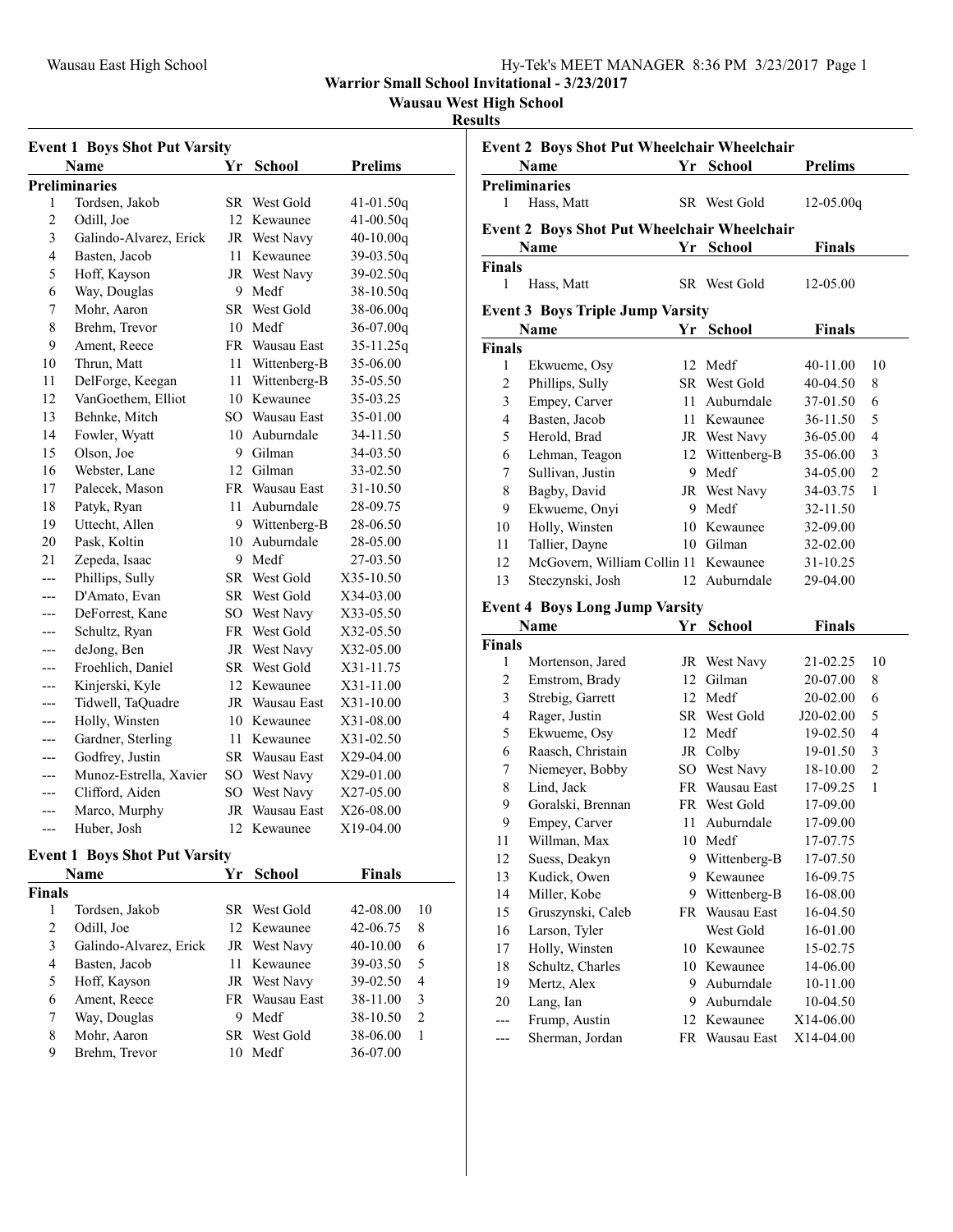**Warrior Small School Invitational - 3/23/2017**

## **Wausau West High School**

#### **Results**

| <b>Event 5 Boys Pole Vault Varsity</b> |                      |     |                |             |                |  |
|----------------------------------------|----------------------|-----|----------------|-------------|----------------|--|
|                                        | Name                 | Yr  | <b>School</b>  | Finals      |                |  |
| <b>Finals</b>                          |                      |     |                |             |                |  |
| 1                                      | Baumgartner, Nick    | 10  | Kewaunee       | $11-00.00$  | 10             |  |
| 2                                      | Schmitt, Nick        | SО  | Wausau East    | 10-06.00    | 8              |  |
| 3                                      | Kudick, Mitch        | 12  | Kewaunee       | 10-00.00    | 6              |  |
| 4                                      | Gallenberger, Thomas | 11  | Kewaunee       | J10-00.00   | 5              |  |
| 5                                      | Laher, Jace          | 10  | Medf           | 9-06.00     | 4              |  |
| 6                                      | Patten, Huxley       |     | FR Wausau East | $9 - 00.00$ | 3              |  |
| 7                                      | Poetzl, Andy         | 10  | Medf           | J9-00.00    | $\overline{2}$ |  |
| 8                                      | Vandenberg, Caleb    |     | FR West Gold   | J9-00.00    | 1              |  |
| 9                                      | Crick, Torgor        | 10  | Gilman         | 8-06.00     |                |  |
| 10                                     | Lau, Brent           | 9   | Auburndale     | 8-00.00     |                |  |
| 10                                     | Wenzel, Dylan        |     | JR West Navy   | 8-00.00     |                |  |
| 12                                     | Kollross, Paul       | 9   | Auburndale     | $7 - 00.00$ |                |  |
| 12                                     | Boehm, Aidan         | 9   | Medf           | 7-00.00     |                |  |
| 12                                     | Schmitt, Vincent     | FR. | Wausau East    | $7 - 00.00$ |                |  |
|                                        | Durr, Kyle           |     | FR West Gold   | NH          |                |  |

## **Event 6 Boys High Jump Varsity**

|        | Name              | Yr  | School       | Finals      |                |  |
|--------|-------------------|-----|--------------|-------------|----------------|--|
| Finals |                   |     |              |             |                |  |
| 1      | Emstrom, Brady    | 12  | Gilman       | $5 - 10.00$ | 10             |  |
| 2      | Mortenson, Jared  |     | JR West Navy | 5-08.00     | 7              |  |
| 2      | Basten, Jacob     | 11  | Kewaunee     | 5-08.00     | 7              |  |
| 4      | Brandner, Hunter  | 11  | Medf         | J5-08.00    | 5              |  |
| 5      | Niemeyer, Bobby   | SO. | West Navy    | J5-08.00    | 4              |  |
| 6      | Brewer, Daniel    | JR  | West Navy    | 5-06.00     | 3              |  |
| 7      | Tordsen, Jakob    | SR  | West Gold    | 5-04.00     | $\overline{2}$ |  |
| 8      | Larson, Tyler     |     | West Gold    | $J5-04.00$  | 1              |  |
| 9      | Flink, Chase      |     | FR Colby     | 5-00.00     |                |  |
| 9      | Taylor, Tannen    | SO. | Wausau East  | 5-00.00     |                |  |
| 9      | Steinhorst, Jesse | 11  | Kewaunee     | 5-00.00     |                |  |
| 12     | Tidwell, TaQuadre | JR  | Wausau East  | $4 - 10.00$ |                |  |
| 12     | Hanrahan, Max     | 9   | Kewaunee     | $4 - 10.00$ |                |  |
| 14     | Knapp, Cole       | FR  | West Gold    | 4-08.00     |                |  |
|        | Dahlby, Grayson   | 12  | Medf         | NH          |                |  |
|        | Moreno, Dimas     | 10  | Medf         | NH          |                |  |
|        | Schmitt, Trevor   | 10  | Gilman       | NH          |                |  |

# **Event 7 Boys 4x800 Yard Relay Varsity**

| Team                  | Relay | <b>Prelims</b>             |
|-----------------------|-------|----------------------------|
| <b>Preliminaries</b>  |       |                            |
| Kewaunee              | A     | 8:17.15q                   |
| 1) Hanrahan, Max 9    |       | 2) Kirsteatter, Spencer 11 |
| 3) Czech, Jacob 12    |       | 4) Kudick, Mitch 12        |
| 2<br>Wausau West Navy | A     | 8:19.67q                   |
| 1) Herold, Brad JR    |       | 2) Shiferaw, Barni JR      |
| 3) Raasch, Mark JR    |       | 4) Durr, Jordan SO         |
| 3<br>Medford          | A     | 8:28.25q                   |
| 1) Sullivan, Jake 12  |       | 2) Ulrich, Trey 11         |
| 3) Noland, Tony 12    |       | 4) Rudolph, Derek 10       |
| Auburndale<br>4       | A     | 8:38.77q                   |
| 1) Lieck, Matt 11     |       | 2) Peplinski, Josh 11      |
| 3) Kieffer, Darren 11 |       | 4) Kollross, Paul 9        |
|                       |       |                            |

|   | Wausau East         | А | 8:38.80q              |
|---|---------------------|---|-----------------------|
|   | 1) Liss, Max FR     |   | 2) Olson, Elijah SO   |
|   | 3) Roth, Kaleb FR   |   | 4) Taylor, Tannen SO  |
| 6 | Wausau West Gold    | А | 10:14.27q             |
|   | 1) Ickert, Logan SR |   | 2) Stangel, Cullen SR |
|   | 3) Hartman, Ryan FR |   | 4) Shiferaw, Nati SR  |

#### **Event 7 Boys 4x800 Yard Relay Varsity**

| Team          |                  | Relav | <b>Finals</b> |                |
|---------------|------------------|-------|---------------|----------------|
| <b>Finals</b> |                  |       |               |                |
|               | Kewaunee         | A     | $8:17.15$ 10  |                |
| 2             | Wausau West Navy | A     | 8:19.67       | 8              |
| $\mathbf{3}$  | Medford          | А     | 8:28.25       |                |
| 4             | Wausau West Gold | A     | 8:38.08       | 5              |
| 5             | Wausau East      | A     | 9:27.77       | $\overline{4}$ |
| 6             | Auburndale       | А     | 9:33.77       |                |

### **Event 8 Boys 55 Meter Hurdles Varsity**

|    | Name               | Yr | <b>School</b>   | <b>Prelims</b> |  |
|----|--------------------|----|-----------------|----------------|--|
|    | Preliminaries      |    |                 |                |  |
| L  | Handrick, Charlie  |    | SR West Gold    | 8.41q          |  |
| 2  | Tordsen, Jakob     |    | SR West Gold    | 9.51q          |  |
| 3  | Schmitt, Trevor    | 10 | Gilman          | 9.64q          |  |
| 4  | Schoepke, Wyatt    |    | 11 Wittenberg-B | 10.00q         |  |
| 5  | Wilson, Ean        | 9  | Medf            | 10.05q         |  |
| 6  | Way, Douglas       | 9  | Medf            | 10.27q         |  |
| 7  | Wiedenhoeft, Ethan |    | JR Wausau East  | 10.29q         |  |
| 8  | Yang, Xiong        |    | SO West Navy    | 10.94q         |  |
| 9  | Trevillian, Keegan |    | JR Wausau East  | 11.31          |  |
| 10 | Patten, Huxley     |    | FR Wausau East  | 11.60          |  |
|    | Dahlby, Grayson    |    | 12 Medf         | DO.            |  |
|    | Tate, Tyler        |    | JR Wausau East  | X11.14         |  |
|    | Xiong, Devin       |    | FR West Gold    | X11.93         |  |

#### **Event 8 Boys 55 Meter Hurdles Varsity**

|        | Name               | Yr  | School                | <b>Finals</b> |    |  |
|--------|--------------------|-----|-----------------------|---------------|----|--|
| Finals |                    |     |                       |               |    |  |
|        | Handrick, Charlie  |     | SR West Gold          | 8.34          | 10 |  |
| 2      | Tordsen, Jakob     |     | SR West Gold          | 9.21          | 8  |  |
| 3      | Schmitt, Trevor    | 10  | Gilman                | 9.60          | 6  |  |
| 4      | Schoepke, Wyatt    |     | 11 Wittenberg-B       | 10.02         | 5  |  |
| 5      | Wilson, Ean        | 9   | Medf                  | 10.09         | 4  |  |
| 6      | Wiedenhoeft, Ethan |     | <b>JR</b> Wausau East | 10.43         | 3  |  |
| 7      | Way, Douglas       | 9   | Medf                  | 10.61         | 2  |  |
| 8      | Yang, Xiong        | SO. | West Navy             | 10.90         |    |  |
|        |                    |     |                       |               |    |  |

## **Event 9 Boys 55 Meter Dash Varsity**

|   | Name                 | Yr School      | <b>Prelims</b> |
|---|----------------------|----------------|----------------|
|   | <b>Preliminaries</b> |                |                |
|   | Wittenberg, Matthew  | SO West Navy   | 6.90q          |
| 2 | Parks, Jovan         | JR Wausau East | 6.96q          |
| 3 | Emstrom, Brady       | 12 Gilman      | 7.13q          |
| 4 | Brewer, Daniel       | JR West Navy   | 7.14q          |
| 5 | Phillips, Sully      | SR West Gold   | 7.16q          |
| 6 | Raasch, Christain    | JR Colby       | 7.31q          |
|   | Goralski, Brennan    | FR West Gold   | 7.41q          |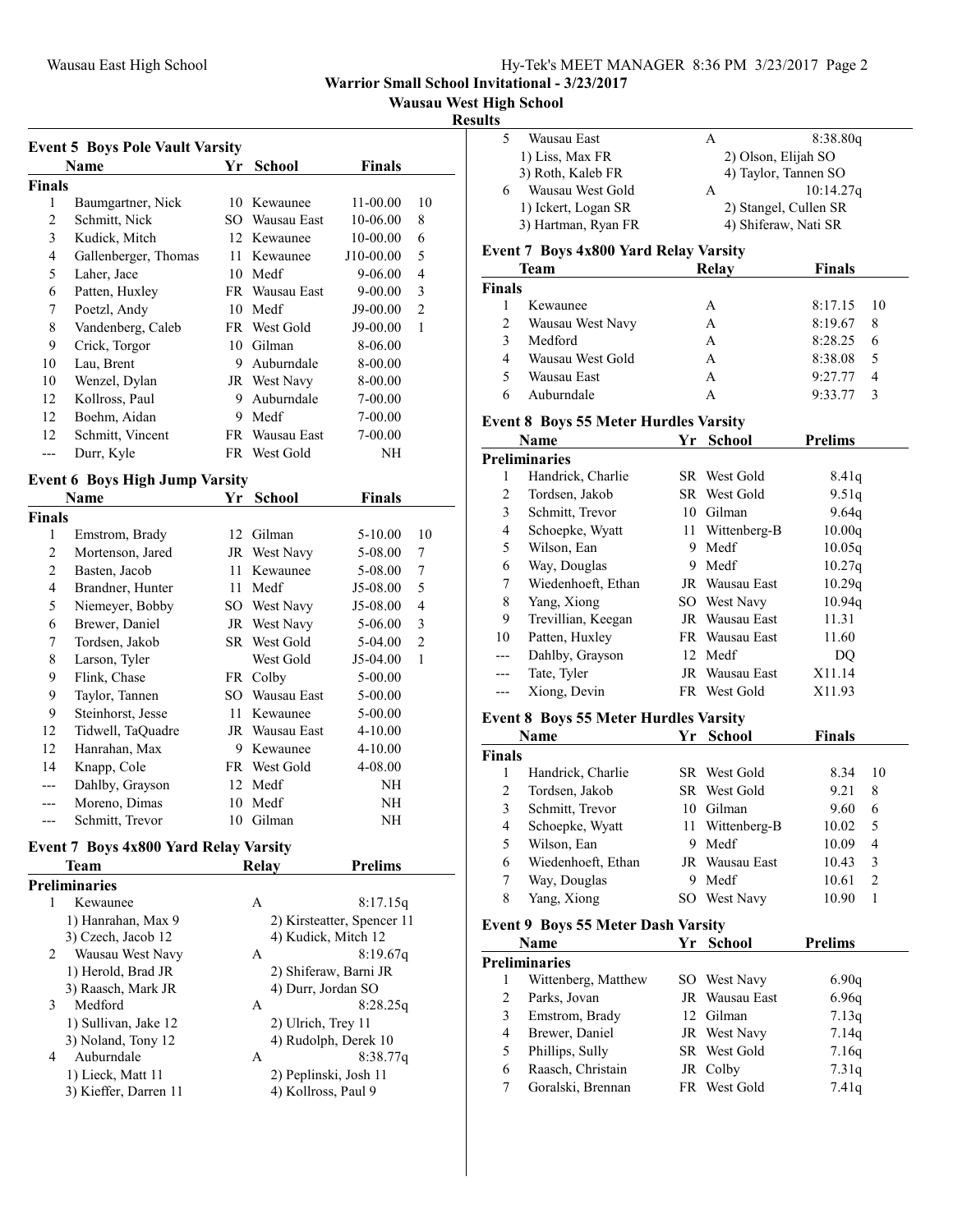| Hy-Tek's MEET MANAGER 8:36 PM 3/23/2017 Page 3 |  |  |
|------------------------------------------------|--|--|
|------------------------------------------------|--|--|

**Warrior Small School Invitational - 3/23/2017**

**Wausau West High School**

#### **Results**

|               | Preliminaries  (Event 9 Boys 55 Meter Dash Varsity) |      |                |                |                |
|---------------|-----------------------------------------------------|------|----------------|----------------|----------------|
|               | Name                                                |      | Yr School      | <b>Prelims</b> |                |
| 8             | Flink, Chase                                        | FR   | Colby          | 7.42q          |                |
| 9             | Kudick, Owen                                        | 9.   | Kewaunee       | 7.48           |                |
| 10            | Tidwell, TaQuadre                                   |      | JR Wausau East | 7.56           |                |
| 11            | Tallier, Dayne                                      |      | 10 Gilman      | 7.61           |                |
| 11            | Sprague, Dylan                                      | 11 - | Wittenberg-B   | 7.61           |                |
| 11            | Rocha, Allen                                        |      | FR West Gold   | 7.61           |                |
| 11            | Wolfe, Jacob                                        |      | JR West Navy   | 7.61           |                |
| 15            | Lind, Jack                                          |      | FR Wausau East | 7.65           |                |
| 16            | McGovern, William Collin 11                         |      | Kewaunee       | 7.70           |                |
| 17            | Ekwueme, Onyi                                       |      | 9 Medf         | 7.77           |                |
| 18            | Suess, Deakyn                                       |      | 9 Wittenberg-B | 7.81           |                |
| 19            | Carlson, Caydn                                      |      | 10 Kewaunee    | 7.84           |                |
| 20            | Kubetz, Logan                                       |      | 9 Kewaunee     | 7.95           |                |
| 21            | Lau, Brent                                          | 9.   | Auburndale     | 8.17           |                |
| 22            | Zepeda, Isaac                                       |      | 9 Medf         | 8.80           |                |
| 23            | Bauer, Tylar                                        | 11   | Auburndale     | 8.95           |                |
| 24            | Kundinger, Seth                                     |      | 11 Auburndale  | 9.57           |                |
| ---           | Williams, Antonio                                   |      | SO West Navy   | X7.67          |                |
| ---           | Xiong, A                                            |      | FR West Gold   | X7.74          |                |
| ---           | Hess, Noah                                          |      | SO Wausau East | X7.77          |                |
| ---           | Junion, Luke                                        |      | JR West Navy   | X7.80          |                |
| ---           | Ramos, Alejandro                                    |      | FR West Gold   | X7.99          |                |
| ---           | Butalla, Cole                                       |      | FR Wausau East | X8.04          |                |
| ---           | Gruszynski, Caleb                                   |      | FR Wausau East | X8.10          |                |
|               | Egan, Robert                                        |      | FR West Gold   | X8.15          |                |
| ---           | Sherman, Jordan                                     |      | FR Wausau East | X8.18          |                |
| ---           | Frankel, Chase                                      |      | SR Wausau East | X8.53          |                |
|               |                                                     |      |                |                |                |
|               | <b>Event 9 Boys 55 Meter Dash Varsity</b>           |      |                |                |                |
|               | <b>Name</b>                                         |      | Yr School      | Finals         |                |
| <b>Finals</b> |                                                     |      |                |                |                |
| 1             | Wittenberg, Matthew                                 |      | SO West Navy   | 6.79           | 10             |
| 2             | Parks, Jovan                                        |      | JR Wausau East | 6.88           | 8              |
| 3             | Emstrom, Brady                                      |      | 12 Gilman      | 7.07           | 6              |
| 4             | Phillips, Sully                                     |      | SR West Gold   | 7.15           | 5              |
| 5             | Flink, Chase                                        |      | FR Colby       | 7.36           | 4              |
| 6             | Goralski, Brennan                                   |      | FR West Gold   | 7.37           | 3              |
| 7             | Raasch, Christain                                   |      | JR Colby       | 7.38           | $\overline{c}$ |
| 8             | Brewer, Daniel                                      |      | JR West Navy   | 7.40           | 1              |
|               | Event 10 Boys 55 Meter Dash Wheelchair              |      |                |                |                |
|               | <b>Name</b>                                         |      | Yr School      | <b>Finals</b>  |                |
| <b>Finals</b> |                                                     |      |                |                |                |
| 1             | Hass, Matt                                          |      | SR West Gold   | 13.01          |                |
|               |                                                     |      |                |                |                |
|               | <b>Event 11 Boys 1600 Meter Run Varsity</b>         |      |                |                |                |
|               | Name                                                |      | Yr School      | <b>Finals</b>  |                |
| Finals        |                                                     |      |                |                |                |
| ---           | Treinen, Axel                                       |      | JR Wausau East | xNo Data       |                |
|               | <b>Event 12 Boys 400 Meter Dash Varsity</b>         |      |                |                |                |
|               | Name                                                |      | Yr School      | <b>Finals</b>  |                |
| <b>Finals</b> |                                                     |      |                |                |                |
| 1             | Brandner, Hunter                                    |      | 11 Medf        | 58.47          | 10             |
|               |                                                     |      |                |                |                |

| 2   | Raasch, Mark         |     | JR West Navy    | 59.80    | 8              |  |
|-----|----------------------|-----|-----------------|----------|----------------|--|
| 3   | Parks, Jovan         | JR  | Wausau East     | 1:00.61  | 6              |  |
| 4   | Miller, Kobe         | 9   | Wittenberg-B    | 1:01.05  | 5              |  |
| 5   | Hanrahan, Max        | 9   | Kewaunee        | 1:01.12  | 4              |  |
| 6   | Taylor, Tannen       | SO. | Wausau East     | 1:01.38  | 3              |  |
| 7   | Lehman, Teagon       |     | 12 Wittenberg-B | 1:01.63  | $\overline{2}$ |  |
| 8   | Poetzl, Andy         | 10  | Medf            | 1:01.88  | 1              |  |
| 9   | Shiferaw, Barni      |     | JR West Navy    | 1:02.35  |                |  |
| 10  | Stoflet, Gage        | 11  | Auburndale      | 1:02.54  |                |  |
| 11  | Steinhorst, Jesse    | 11  | Kewaunee        | 1:03.92  |                |  |
| 12  | Olson, Elijah        | SO. | Wausau East     | 1:05.43  |                |  |
| 13  | Gallenberger, Thomas | 11  | Kewaunee        | 1:06.47  |                |  |
| 14  | Douangboupha, Kayden |     | FR West Gold    | 1:09.84  |                |  |
| 15  | Pope, Pierce         | 9   | Medf            | 1:10.66  |                |  |
| 16  | Steczynski, Josh     |     | 12 Auburndale   | 1:12.28  |                |  |
| 17  | Seaton, Jordan       | 11  | Auburndale      | 1:16.81  |                |  |
| --- | Frump, Austin        |     | 12 Kewaunee     | X1:03.43 |                |  |
|     | Hoffman, Eli         |     | FR Wausau East  | X1:06.71 |                |  |
|     |                      |     |                 |          |                |  |

## **Event 13 Boys 4x160 Meter Relay Varsity**

|        | Team                     | <b>Relay</b> | <b>Finals</b>                |
|--------|--------------------------|--------------|------------------------------|
| Finals |                          |              |                              |
| 1      | Wausau West Navy         | A            | 1:13.21<br>10                |
|        | 1) McCarthy, Declan SO   |              | 2) Mortenson, Jared JR       |
|        | 3) Brewer, Daniel JR     |              | 4) Wittenberg, Matthew SO    |
| 2      | Wausau West Gold         | А            | 1:14.57<br>8                 |
|        | 1) Handrick, Charlie SR  |              | 2) Rager, Justin SR          |
|        | 3) Ickert, Logan SR      |              | 4) Goralski, Brennan FR      |
| 3      | Gilman                   | A            | 1:19.52<br>6                 |
|        | 1) Emstrom, Brady 12     |              | 2) Tallier, Dayne 10         |
|        | 3) Schmitt, Trevor 10    |              | 4) Crick, Torgor 10          |
| 4      | Wausau East              | A            | 1:20.74<br>5                 |
|        | 1) Tidwell, TaQuadre JR  |              | 2) Patten, Huxley FR         |
|        | 3) Schmitt, Nick SO      |              | 4) Lind, Jack FR             |
| 5      | Kewaunee                 | A            | 1:21.13<br>4                 |
|        | 1) Schultz, Charles 10   |              | 2) Steinhorst, Jesse 11      |
|        | 3) Kudick, Owen 9        |              | 4) McGovern, William Collins |
| 6      | Auburndale               | А            | 1:21.18<br>3                 |
|        | 1) Lau, Brent 9          |              | 2) Stoflet, Gage 11          |
|        | 3) Kollross, Paul 9      |              | 4) Empey, Carver 11          |
| 7      | Medford                  | А            | 1:24.47<br>$\overline{2}$    |
|        | 1) Mahner, Nick FR       |              | 2) Carstensen, Alex 10       |
|        | 3) Mejia-Isaias, Oscar 9 |              | 4) Ried, Hunter 9            |
| 8      | Wittenberg-Birnamwood    | A            | $\mathbf{1}$<br>1:35.81      |
|        | 1) DelForge, Keegan 11   |              | 2) Thrun, Matt 11            |
|        | 3) Uttecht, Allen 9      |              | 4) Rodriguez, Luis 9         |
|        | Wausau West Navy         | B            | X1:20.81                     |
|        | 1) Bagby, David JR       |              | 2) Wolfe, Jacob JR           |
|        | 3) Williams, Antonio SO  |              | 4) Wenzel, Dylan JR          |
|        | Kewaunee                 | B            | X1:25.73                     |
|        | 1) Carlson, Caydn 10     |              | 2) Kubetz, Logan 9           |
|        | 3) Holly, Winsten 10     |              | $(4)$ Odill, Joe 12          |
|        | Wausau East              | B            | X1:25.83                     |
|        | 1) Hess, Noah SO         |              | 2) Butalla, Cole FR          |
|        | 3) Gruszynski, Caleb FR  |              | 4) Schmitt, Vincent FR       |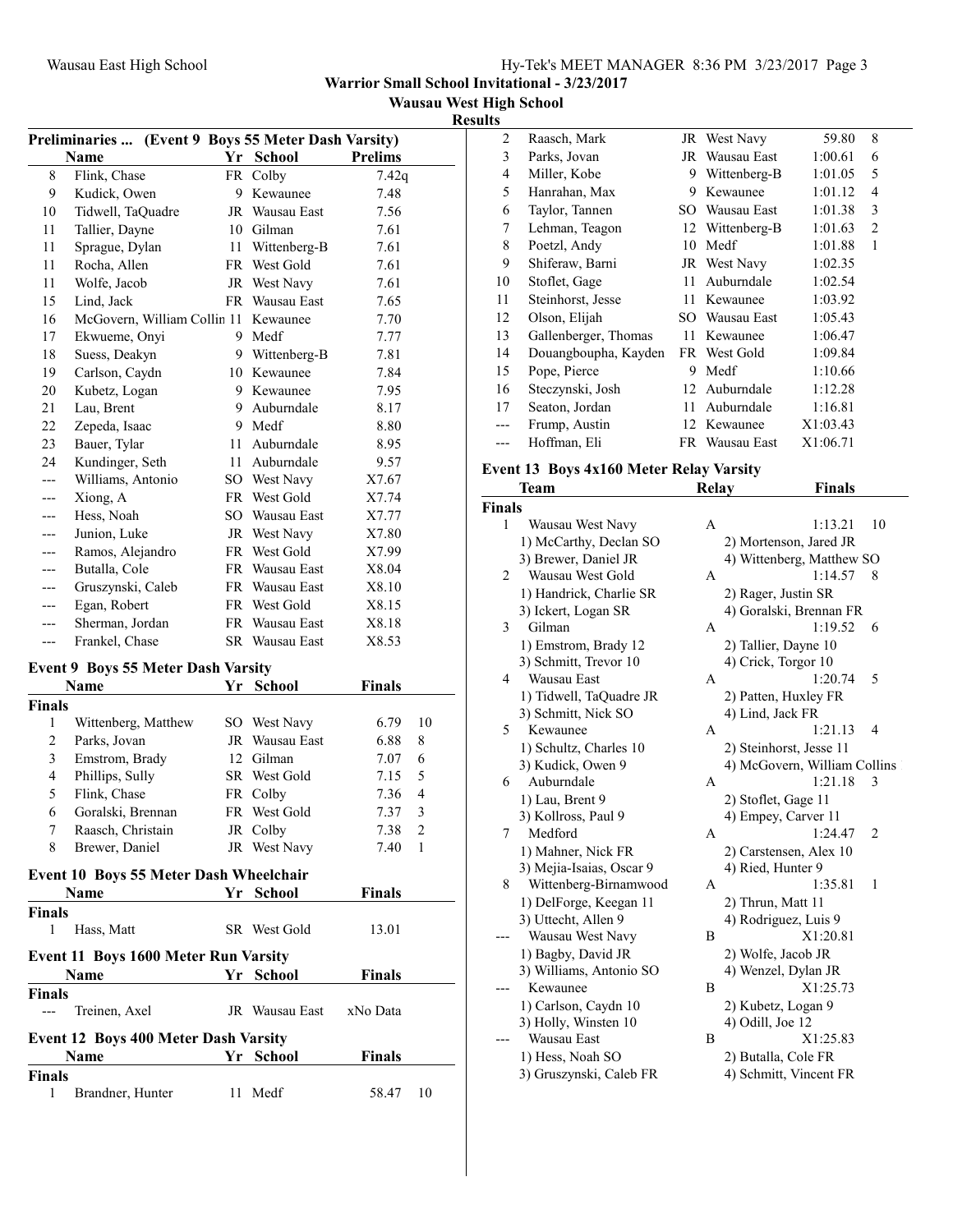| Hy-Tek's MEET MANAGER 8:36 PM 3/23/2017 Page 4 |  |
|------------------------------------------------|--|
|------------------------------------------------|--|

**Warrior Small School Invitational - 3/23/2017**

**Wausau West High School**

#### **Results**

|               | <b>Event 14 Boys 200 Meter Hurdles Varsity</b> |     |                |               |    |
|---------------|------------------------------------------------|-----|----------------|---------------|----|
|               | Name                                           |     | Yr School      | <b>Finals</b> |    |
| <b>Finals</b> |                                                |     |                |               |    |
| 1             | Handrick, Charlie                              | SR. | West Gold      | 27.98         | 10 |
| 2             | Fischer, Brady                                 |     | SR West Gold   | 29.96         | 8  |
| 3             | Baumgartner, Nick                              | 10  | Kewaunee       | 30.27         | 6  |
| 4             | Wiedenhoeft, Ethan                             |     | JR Wausau East | 30.49         | 5  |
| 5             | Schmitt, Trevor                                | 10  | Gilman         | 31.19         | 4  |
| 6             | Wilson, Ean                                    | 9   | Medf           | 31.66         | 3  |
| 7             | Empey, Carver                                  | 11  | Auburndale     | 31.95         | 2  |
| 8             | Yang, Xiong                                    | SO. | West Navy      | 32.47         | 1  |
| 9             | Schoepke, Wyatt                                | 11  | Wittenberg-B   | 32.78         |    |
| 10            | Way, Douglas                                   | 9   | Medf           | 32.90         |    |
| 11            | Dahlby, Grayson                                | 12  | Medf           | 33.03         |    |
| 12            | Trevillian, Keegan                             | JR  | Wausau East    | 33.75         |    |
|               | Xiong, Devin                                   |     | FR West Gold   | X36.90        |    |

## **Event 15 Boys 800 Meter Run Varsity**

|               | Name                 | Yr  | School       | <b>Finals</b> |                |
|---------------|----------------------|-----|--------------|---------------|----------------|
| <b>Finals</b> |                      |     |              |               |                |
| 1             | Kudick, Mitch        | 12  | Kewaunee     | 2:13.72       | 10             |
| 2             | Hanrahan, Max        | 9   | Kewaunee     | 2:20.78       | 8              |
| 3             | Durr, Jordan         | SO  | West Navy    | 2:22.68       | 6              |
| 4             | Crick, Torgor        | 10  | Gilman       | 2:25.60       | 5              |
| 5             | Wiersma, Zach        | SO. | Colby        | 2:28.75       | 4              |
| 6             | Lehman, Teagon       | 12  | Wittenberg-B | 2:29.23       | 3              |
| 7             | Straub, Jordan       | SO. | Wausau East  | 2:29.35       | $\overline{2}$ |
| 8             | Potrykus, Stetson    | 12  | Wittenberg-B | 2:29.83       | 1              |
| 9             | Schairer, Cole       | 9   | Wittenberg-B | 2:30.63       |                |
| 10            | Sullivan, Justin     | 9   | Medf         | 2:31.75       |                |
| 11            | Rahman, Ishraq       | SO. | Wausau East  | 2:32.74       |                |
| 12            | Gallenberger, Thomas | 11  | Kewaunee     | 2:32.83       |                |
| 13            | Jensen, Kolby        | SR  | Colby        | 2:33.69       |                |
| 14            | Kieffer, Darren      | 11  | Auburndale   | 2:36.06       |                |
| 15            | Rishi, Vasu          | JR  | West Navy    | 2:37.37       |                |
| 16            | Douangboupha, Kayden | FR  | West Gold    | 2:39.52       |                |
| 17            | Fronk, Sutton        | 10  | Medf         | 2:40.54       |                |
| 18            | Underwood, Zachary   | SR  | Colby        | 2:43.45       |                |
| 19            | Julian, Aaron        | 10  | Medf         | 2:43.89       |                |
| 20            | Peplinski, Josh      | 11  | Auburndale   | 2:44.45       |                |
| ---           | Frump, Austin        | 12  | Kewaunee     | X2:41.85      |                |

## **Event 16 Boys 200 Meter Dash Varsity**

|               | Name              | Yr | <b>School</b>  | <b>Finals</b> |                |
|---------------|-------------------|----|----------------|---------------|----------------|
| <b>Finals</b> |                   |    |                |               |                |
|               | Rager, Justin     |    | SR West Gold   | 26.26         | 10             |
| 2             | Schoch, Drew      |    | JR West Navy   | 26.45         | 8              |
| 3             | Raasch, Christain |    | JR Colby       | 26.77         | 6              |
| 4             | Brewer, Daniel    |    | JR West Navy   | 26.84         | 5              |
| 5             | Niemeyer, Bobby   |    | SO West Navy   | 26.93         | 4              |
| 6             | Flink, Chase      |    | FR Colby       | 27.13         | 3              |
| 7             | Mohr, Aaron       |    | SR West Gold   | 27.30         | $\overline{2}$ |
| 8             | Schultz, Charles  |    | 10 Kewaunee    | 27.43         | 1              |
| 9             | Lind, Jack        |    | FR Wausau East | 27.61         |                |
| 10            | Kudick, Owen      |    | Kewaunee       | 27.65         |                |

| 11    | Sprague, Dylan              | 11 | Wittenberg-B          | 27.80  |
|-------|-----------------------------|----|-----------------------|--------|
| 12    | Suess, Deakyn               | 9  | Wittenberg-B          | 27.90  |
| 13    | Miller, Kobe                | 9  | Wittenberg-B          | 28.48  |
| 14    | Tallier, Dayne              | 10 | Gilman                | 28.84  |
| 15    | Tate, Tyler                 |    | JR Wausau East        | 29.06  |
| 16    | Steinhorst, Jesse           | 11 | Kewaunee              | 29.25  |
| 17    | Cipar, Noah                 | 10 | Medf                  | 29.34  |
| 18    | Wickersheim, Dylan          | 9  | Medf                  | 29.53  |
| 19    | Sherman, Jordan             |    | FR Wausau East        | 29.87  |
| 20    | Ried, Hunter                | 9  | Medf                  | 31.05  |
| 21    | Seaton, Jordan              | 11 | Auburndale            | 31.28  |
| 22    | Mertz, Alex                 | 9  | Auburndale            | 32.47  |
| 23    | Bauer, Tylar                | 11 | Auburndale            | 33.18  |
| ---   | McCarthy, Declan            |    | SO West Navy          | X27.24 |
| ---   | Carlson, Caydn              | 10 | Kewaunee              | X28.46 |
| ---   | Bagby, David                |    | JR West Navy          | X28.49 |
| ---   | Ramos, Alejandro            |    | FR West Gold          | X28.72 |
| ---   | Rocha, Allen                |    | FR West Gold          | X29.15 |
| ---   | Hess, Noah                  |    | SO Wausau East        | X29.21 |
| ---   | McGovern, William Collin 11 |    | Kewaunee              | X29.33 |
| $---$ | Xiong, A                    |    | FR West Gold          | X29.36 |
| ---   | Kubetz, Logan               | 9  | Kewaunee              | X29.48 |
| $---$ | Hoffman, Eli                |    | FR Wausau East        | X29.70 |
| ---   | Butalla, Cole               |    | FR Wausau East        | X30.20 |
| ---   | Egan, Robert                |    | FR West Gold          | X30.32 |
| ---   | Junion, Luke                |    | JR West Navy          | X30.54 |
| $---$ | Larson, Tyler               |    | West Gold             | X30.74 |
| ---   | Frankel, Chase              |    | <b>SR</b> Wausau East | X31.16 |

#### **Event 17 Boys 3200 Meter Run Varsity**

| Name            |  | <b>Finals</b>                                                                             |                          |
|-----------------|--|-------------------------------------------------------------------------------------------|--------------------------|
| <b>Finals</b>   |  |                                                                                           |                          |
| Stangel, Cullen |  | 11:26.09                                                                                  | -10                      |
| Czech, Jacob    |  | 11:42.78                                                                                  | 8                        |
| Cullen, James   |  | 11:46.96                                                                                  | - 6                      |
| Roth, Kaleb     |  | 12:42.87                                                                                  | -5                       |
| Lieck, Matt     |  | 13:06.29                                                                                  | $\overline{\mathcal{A}}$ |
|                 |  | Yr School<br>SR West Gold<br>12 Kewaunee<br>9 Kewaunee<br>FR Wausau East<br>11 Auburndale |                          |

#### **Event 18 Boys 4x400 Meter Relay Varsity**

|               | Team                       | Relay | Finals                    |
|---------------|----------------------------|-------|---------------------------|
| <b>Finals</b> |                            |       |                           |
| 1             | Wausau West Gold           | A     | 4:07.84<br>10             |
|               | 1) Knapp, Cole FR          |       | 2) Ickert, Logan SR       |
|               | 3) Fischer, Brady SR       |       | 4) Vandenberg, Caleb FR   |
| 2             | Wausau West Navy           | A     | 4:08.20<br>8              |
|               | 1) Schoch, Drew JR         |       | 2) Wittenberg, Matthew SO |
|               | 3) McCarthy, Declan SO     |       | 4) Raasch, Mark JR        |
| 3             | Kewaunee                   | A     | 4:10.69<br>6              |
|               | 1) Schultz, Charles 10     |       | 2) Baumgartner, Nick 10   |
|               | 3) Kirsteatter, Spencer 11 |       | 4) Kudick, Mitch 12       |
| 4             | Wausau East                | A     | 4:12.01<br>5              |
|               | 1) Treinen, Axel JR        |       | 2) Olson, Elijah SO       |
|               | 3) Taylor, Tannen SO       |       | 4) Rahman, Ishraq SO      |
| 5.            | Wittenberg-Birnamwood      | A     | 4:15.06<br>4              |
|               | 1) Lehman, Teagon 12       |       | 2) Miller, Kobe 9         |
|               | 3) Suess, Deakyn 9         |       | 4) Sprague, Dylan 11      |
|               |                            |       |                           |